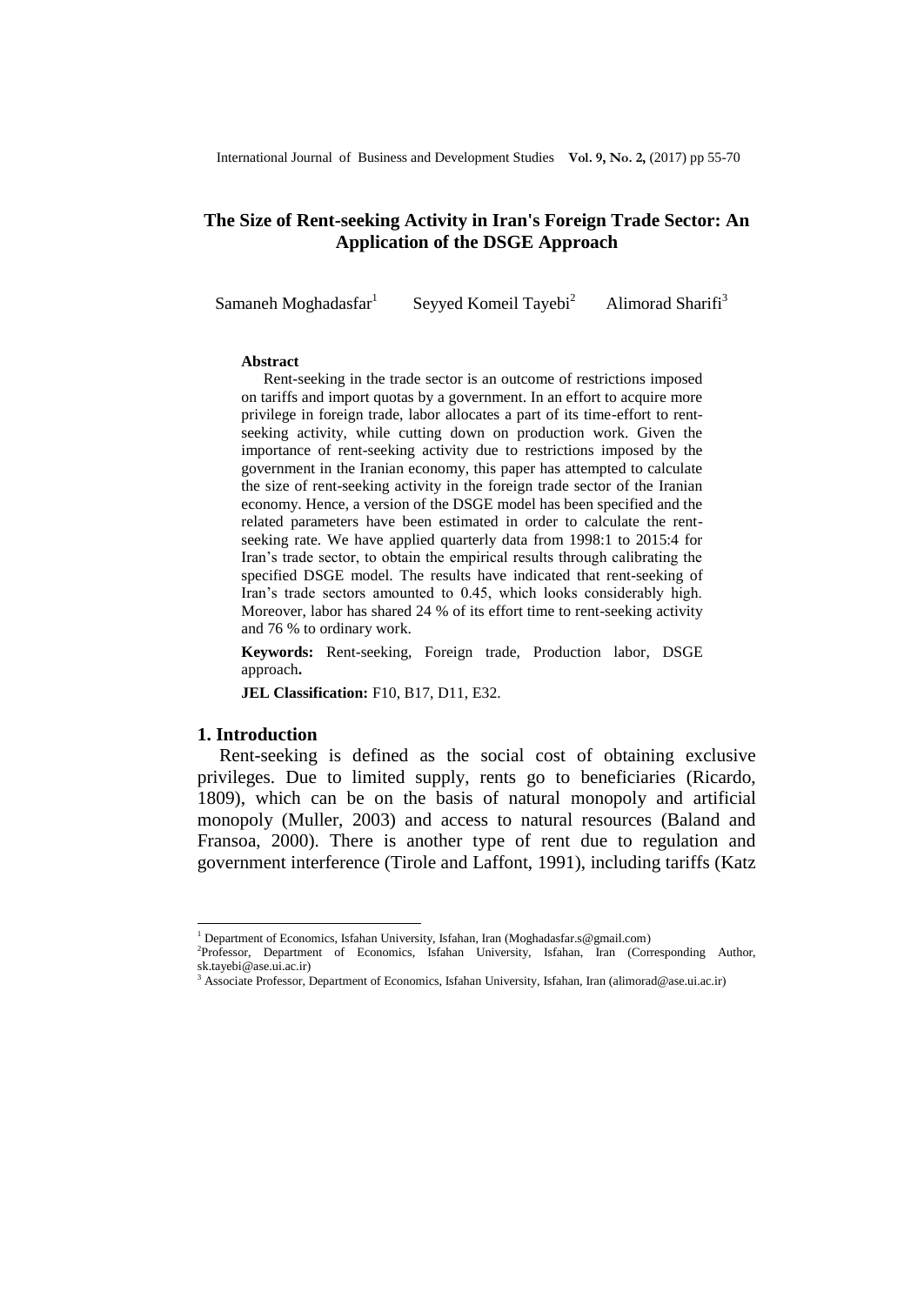and Rosenberg, 1989), and changing tax rates (Acemoglou and Verdier, 2000).

Muller (2003) has defined rent as regulation by policy makers. He argued that policy makers enact legislates such that cause financial resources transfer from one group to another. For instance, policy makers can create barriers to impose them in specific industries and create monopolistic conditions, thus transferring income from consumers to producers. Such activities by policy-makers lead to fiscal privileges, whose scarcity strikes competition among various firms. Competition over gaining more fiscal privileges is known as rent-seeking. Krueger (1974) described how the government facilitated rent-seeking activities by intervening in a market-based economy. Kruger (1974) discussed rent as an outcome of restrictions imposed by the government on foreign trade. He noted that the government creates the motives in businessmen to gain larger shares by implementing import quotas.

In the foreign trade sector, the discussion of rents does not only revolve around setting import quotas (Krueger, 1974), moreover, rent can be found in import tariffs. Grossman and Helpman (1994) showed that higher tariffs are applied in industries where the elasticity of demand functions is greater. Also, there are pressure groups providing further protection of that particular industry through imposition of higher tariffs. Therefore, imposing any restrictions particularly on the free import of foreign goods, including tariffs and import quotas are kinds of rent-seeking. This will not only spread corruption on the economy, but will provide some agents to take benefit with government privilege (tariffs and import quotas) (Rogerson, 1982).

Thus, labor tends to gain more privilege and subsequently greater profits. Therefore, an individual uses a part of special resources to extract a proportion of revenue for own advantage. Then a part of production time is spent on earning privilege, thus curbing the supply of productive work. Acemoghlou (1995) believed that relative benefit of productive and rentseeking activities lied in how ability of labors allocated to those activities (productive or rent-seeking). Labor chooses its work by comparing the reward function and the return on those activities. In case the return on rent-seeking is greater than that on production, the skill will be absorbed by the rent-seeking activity (Romer, 2006) and make misallocation of talent. Then, this redistributive hurts the macro-economy: first, by occupation of part of government revenues, government funding sources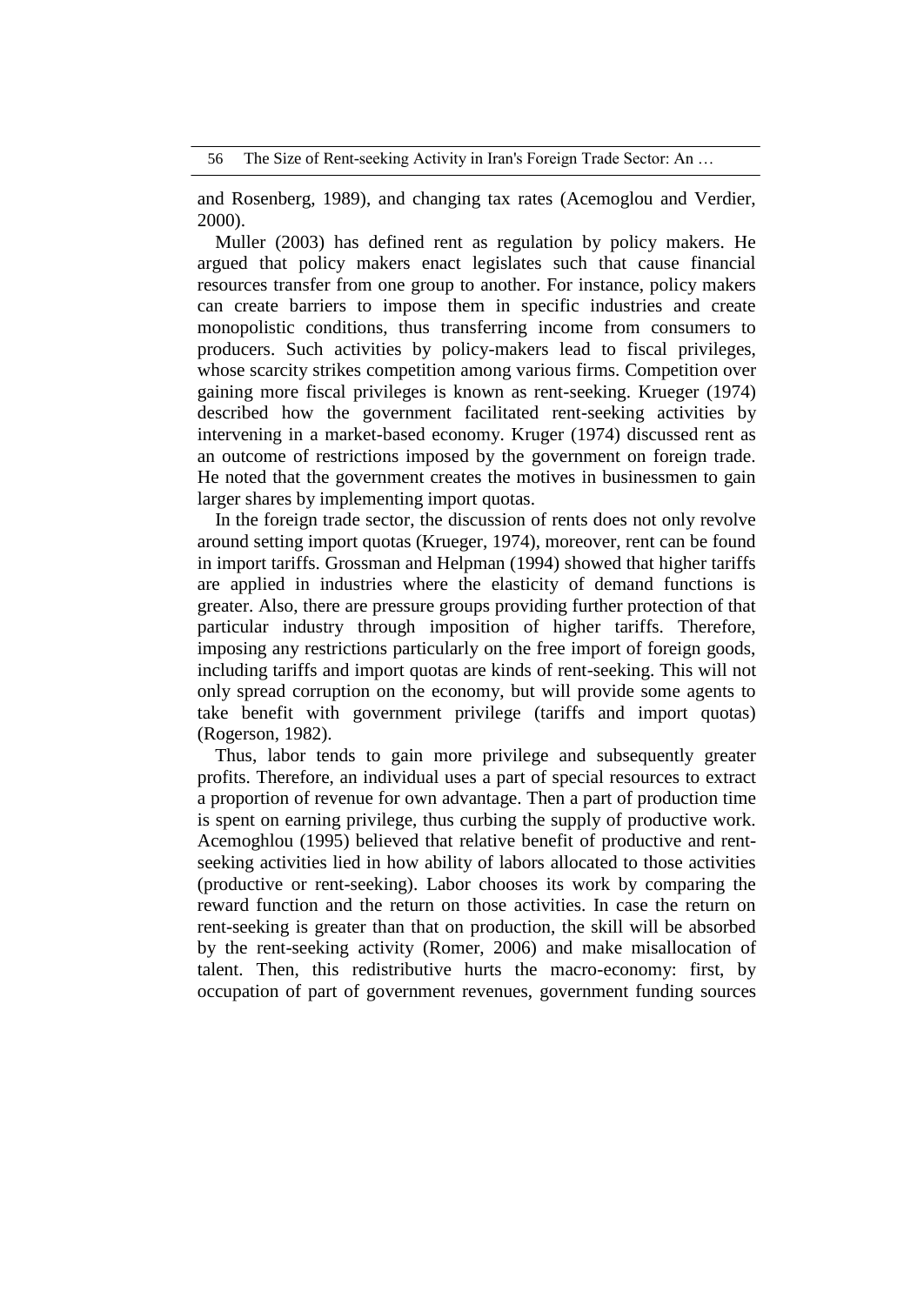are limited and second, by distorts individual' incentive, it push them away from productive work and extract rent-seeking activity.

This paper intends to compute the scale of rent-seeking in the foreign trade parts of the Iran's economy. The issue of rent-seeking, particularly in the foreign trade part, has rarely been explored in literature of the country. Therefore, this paper develops a version of a dynamic stochastic general equilibrium (DSGE) model by considering the trade rent-seeking to calculate the size of rent-seeking in the Iran's foreign trade sector. Thus, the quarterly data, including 1998:1 to 2015:4 are employed to estimate the effort time divided by labor to productive work and rent-seeking activities in addition to calculating the rent-seeking rate.

The distinction of our model is that if government receives tariff revenues to finance public sector, each individual uses certain resources to take out a portion of revenue for more benefit.

The rest of the paper is adjusted as follows: Section 2 discusses the related literature on rent-seeking in foreign trade. Section 3 develops a DSGE model including the trade rent-seeking indicator. Section 4 analyzes the empirical results, and finally Section 4 concludes remarks.

### **2. Literature Review**

Krueger (1974) calculated economic rents in India and Turkey, to identify five sources of rent in India including: public investment, imports, controlled goods, credit rating and railway lines. This study estimated that trade protection in Indian 1964 incurred loss as large as 3.7% of GDP, which was deemed economic rent due to import licenses. As for Turkey, this figure was estimated to be 15% of GDP. Krueger pointed out although such estimates are approximate, the economic rents due to import licenses were huge, while the losses incurred by imposing quotas were equivalent to the welfare loss under tariffs versus to the rent caused by restrictions. Posner (1975) carried out a study from the perspective of rent costs. He explored the issue of rent-seeking in terms of government pricing. Posner believed that setting prices higher than competitive ones leads to consumer losses. Part of such losses is imposed on the entire society known as social losses. Then, Posner calculated the costs of rent-seeking. He explored various industries in USA, while calculating the costs incurred by monopoly rent. Accordingly, he estimated that the social cost of regulations in certain American industries amounted to almost 1.7% of GNP.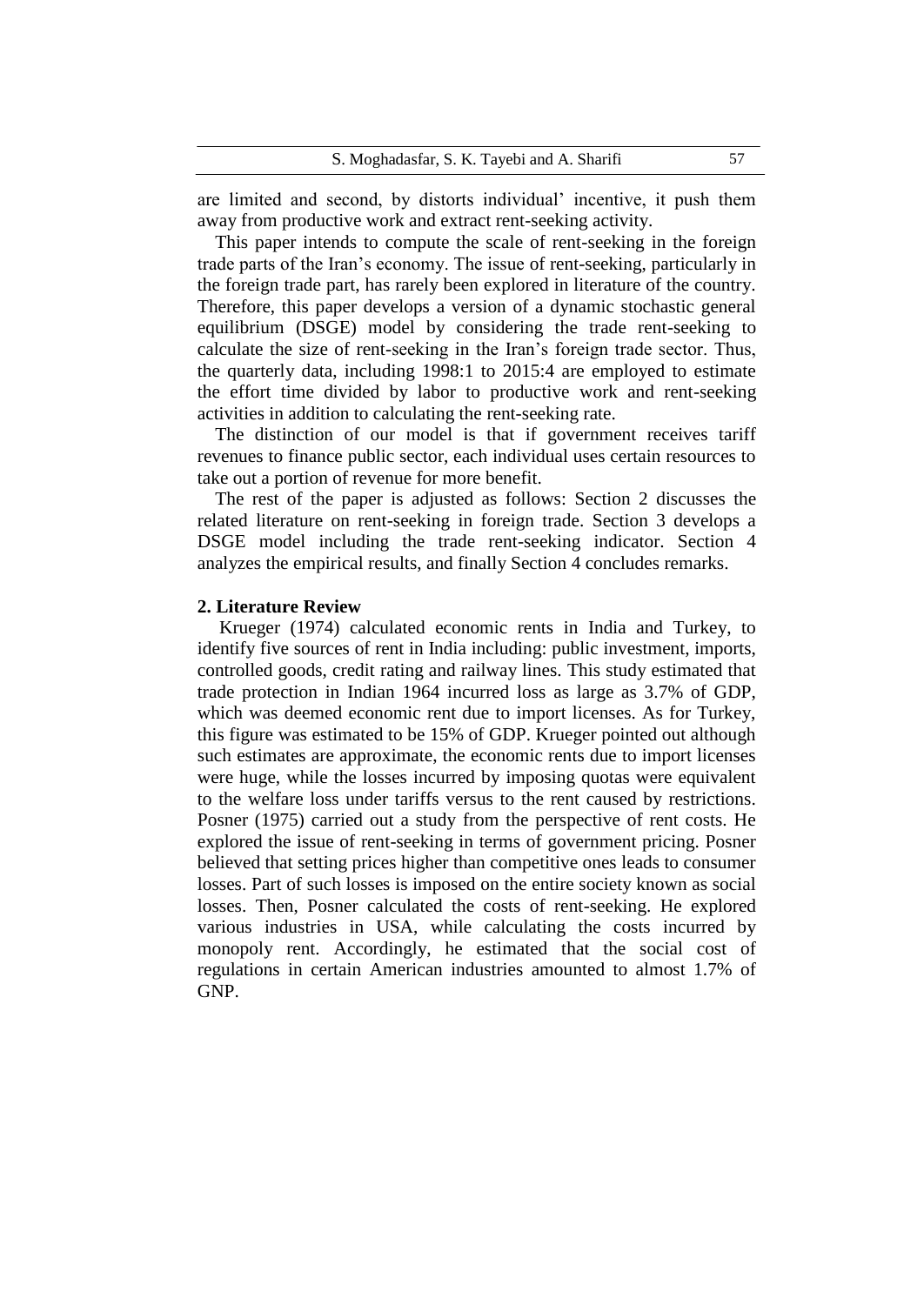#### 58 The Size of Rent-seeking Activity in Iran's Foreign Trade Sector: An …

Lopez and Pagoulatos (1994) noted that corruption groups expended to solicit government trade protection. The government protection would provide them with the chances for rent approximately 12.5% of consumption. Lane and Tornell (1999) analyzed the economy in terms of weaknesses in legal institutions where there are multiple power groups. Power groups affect the economy through access to financial mechanisms. Their results suggested that the involvement of power groups leads to slow economic growth. In their study through a DSGE model, Angelopoulos et al. (2009) examined the social cost of rent-seeking in Europe. Their results were based on competition between entities interested to earn concession offered by government, including transfer payments and subsidies on tax concessions. The model was calibrated through data from the Continental Europe during 1980-2003. They found that a significant share of GDP was currently being exchanged as rents between rent-seekers.

In the present article, we develop a standard dynamic stochastic general equilibrium (DSGE) model by including rent-seeking factor of Iran's foreign trade. The innovation of the model is thus the revenue from trade restrictions is spent on government financing, but an individual uses a part of them that means each he/she allocates fraction of effort time to rentseeking (versus ordinary activity). Therefore, the government trade revenues from imposition of restrictions such as tariffs were inserted into the model to calculate the allocation of labor effort time to rent-seeking and earn more privilege under DSGE. Moreover, a percentage of government trade revenues acquired by labor were calculated as rentseeking rate.

## **3. The model:**

According to Angelopoulos, et al. (2009), we calibrate the DSGE model and calculate the size of rent-seeking activity in the Iran's external sector. In this model, there are a large number of homogenous households and an equal number of homogenous firms. Households own capital and labor, and rent them to firms. Furthermore, there are a large number of rent-seekers who impose costs to the society for obtaining fiscal rewards (concession refers to fiscal privileges such as tariff discounts, import quotas, etc.). For simplification, it is assumed that households engaged in rent-seeking while firms are not engaged in the competition. This assumption does not change the results because households owned the firms. It was also assumed that households allocate their effort time (i.e.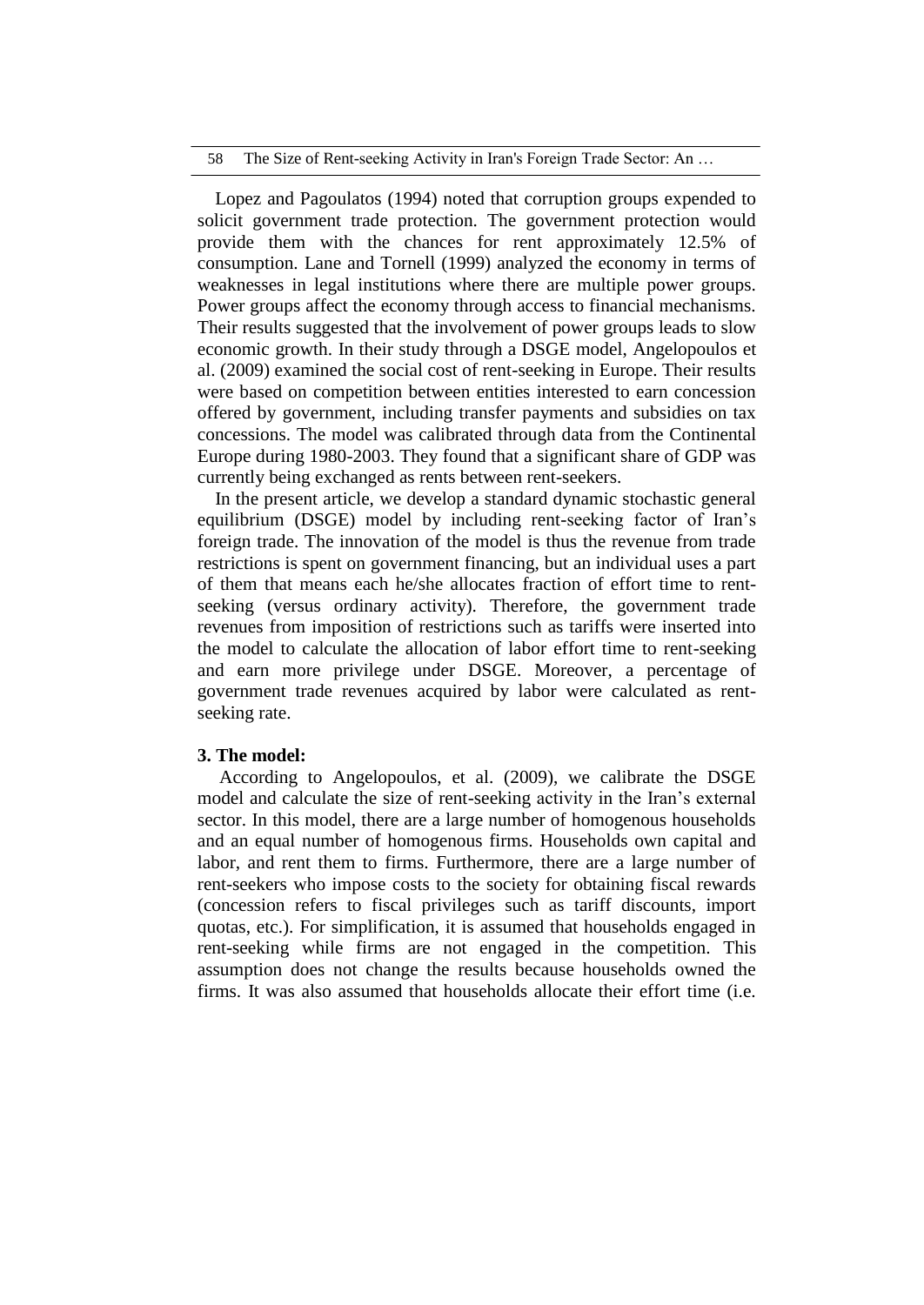non-leisure time) between productive work and rent-seeking activity. Therefore, households choose consumption; saving and leisure time and also choose how to allocate its effort time between an original work and a rent-seeking activity.

Firms produce homogeneous goods using labor and capital. The government realizes its objectives through tax and tariff revenues and issuing bonds. Similar to Becher (1983), this paper only specifies of the rent-seeking demand, while excluding the supply part of rent-seeking such as government mechanism, pricing, etc.

This paper focuses on the rent created by regulations and restrictions of trade on import of goods, i.e. tariffs and import quotas. The followings provide a variety of components of the DSGE model.

## **3.1. Households**

money balance.

In each period (t), there are  $N_t$  number of similar households represented by h, where  $h = 1, 2, ..., N_t$ . Population size  $N_t$  grows at a fixed rate of  $v_n \ge 0$ , so that  $N_{t+1} = v_n N_t$  and  $N_t \ge 0$  has been included.

Household expected utility function (h) is equal to:  
\n
$$
E_t \sum_{t=0}^{\infty} \beta^t \left\{ \frac{C_t^{1-\sigma}}{1-\sigma} + \frac{\gamma}{1-b} \left( \frac{M_t}{P_t} \right)^{1-b} - \chi \frac{H_t^{1+\eta}}{1+\eta} \right\}
$$
\n(1)

where  $E_t$  denotes the rational expectations conditional in time  $(t)$ ,  $0 < \beta < 1$  is the time discount factor,  $C<sub>t</sub>$  is consumption in time (*t*),  $\left(\frac{m}{n}\right)$ *t t P*  $\frac{M_t}{T}$ ) represent holding real money balance, and *H* is the time allocated to effort versus leisure.  $(1/\sigma) \ge 0$ ,  $(1/\eta) \ge 0$  and  $(1/b) \ge 0$  represent substitution elasticity consumption, elasticity of labor and elasticity of real

Each household  $(h)$ , invests  $I_t$  and purchases  $B_t$  government bonds. The rent income of capital is  $r_t^k k_t$  and interest income is  $r_t^b B_t$  from government bonds, where  $r_t^k$  and  $r_t^b$  $r_t^b$  are the rate of return on gross investment  $(k_t)$  and government bonds  $(B_t)$ . Moreover, households have a unit of time that can be divide between leisure  $(L_t)$  and effort  $(H_t)$ . Hence,  $L_t + H_t = 1$  holds in each period. The effort time  $(H_t)$  is also divided between productive work  $(\mu_t H_t)$  and rent-seeking activity  $((1 - \mu_t)H_t)$ , where  $0 < \mu_t \le 1$  and  $0 \le (1 - \mu_t) < 1$  represent the share of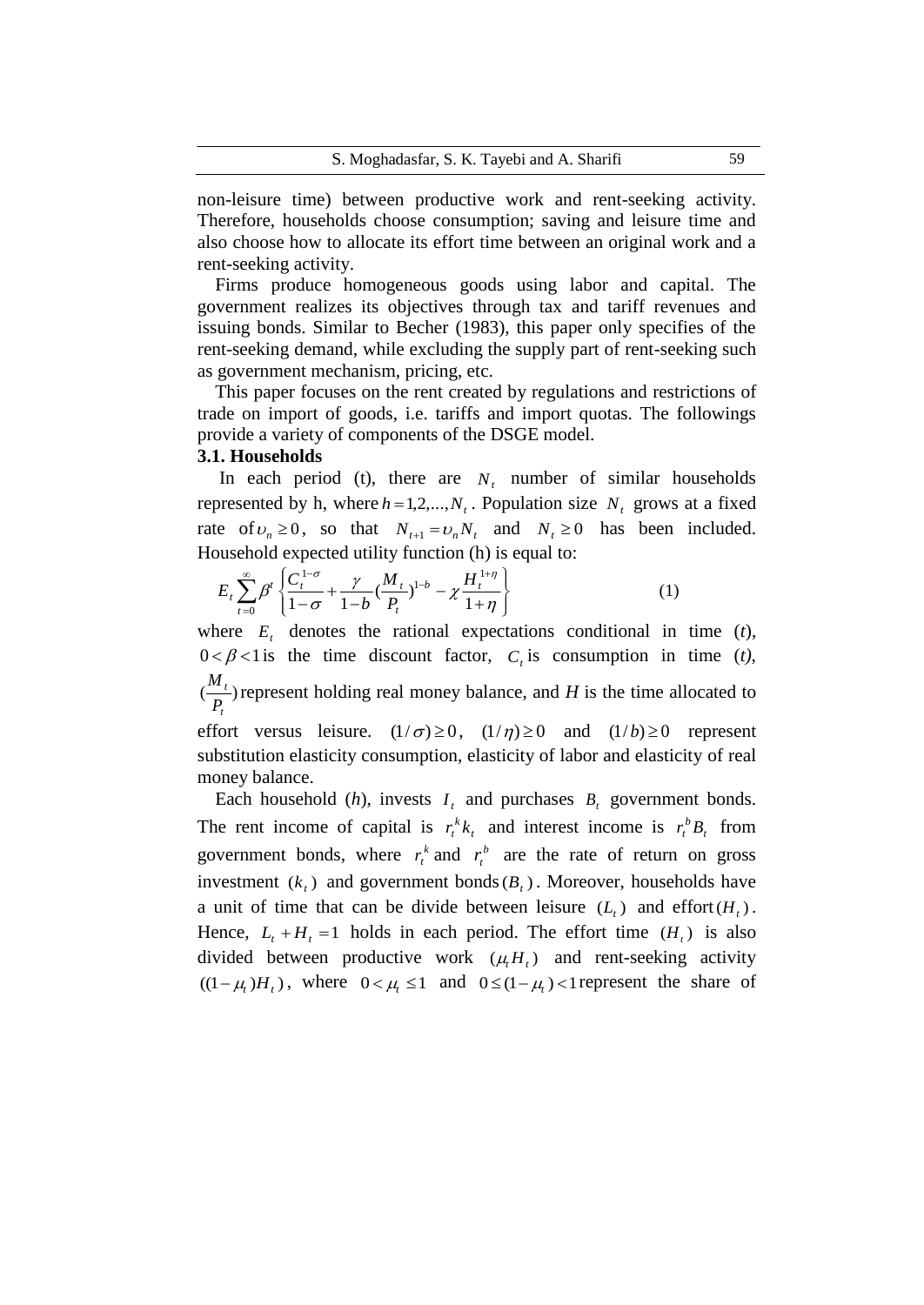effort times allocated to productive work and rent-seeking, respectively. Therefore,  $H_t = \mu_t H_t + (1 - \mu_t) H_t$  holds.

Finally, each household acquires a share of the firm profits  $(D_t)$  and

pays income tax 
$$
(TA_t)
$$
. The household budget constraint is:  
\n
$$
C_t + I_t + \frac{B_t}{P_t} + \frac{M_t}{P_t} + T_t = w_t \mu_t H_t + \frac{k}{T} K_{t-1} + \frac{(1-\mu_t)}{T} \theta_t R_t + (1+r \frac{b}{t-1}) \frac{B_{t-1}}{P_t} + \frac{M_{t-1}}{P_t} + D_t
$$
\n
$$
t = 0
$$
\n(2)

where  $w_t$  is labor wages. Moreover,  $R_t$  represents government import revenues (tariff revenue is used as a proxy), while  $0 \le \theta < 1$  represents a share of government import revenues to be acquired by labor, which is called rent-seeking rate (Angelopolus, et al., 2009),

This paper differs in inserted trade income  $R_t$  into the model, where households obtain it by cutting down on their production time  $(\mu_i H_i)$  and resort to rent-seeking activities  $((1 - \mu_t)H_t)$ . Each household strives to gain a greater share of prizes  $(\theta_i R_r)$ .

The capital equation is as follows:

$$
K_t = (1 - \delta)K_{t-1} + I_t
$$
\n(3)

where  $0 < \delta < 1$  is a depreciation rate.

Each household (*h*) chooses the variables  $(B_t, k_t, \mu_t, H_t, c_t)$  in order to maximize the utility Equation (1) according to budget constraints (2) and (3) assigned by  $(L_t + H_t = 1)$ ,  $H_t = \mu_t H_t + (1 - \mu_t)H_t$  and given  $k_0$ . The first order condition is obtained through the following equations:<br>  $[$ 

$$
\beta^{t} \left\{ -\chi H_{t}^{\eta} + c_{t}^{-\sigma} (w_{t} \mu_{t} + \frac{(1-\mu_{t})}{\sum_{t=0}^{t} (1-\mu_{t}) H_{t}} \theta_{t} R_{t}) \right\} = 0 \qquad (a-4)
$$
\n
$$
\beta^{t} \left\{ c_{t}^{-\sigma} (w_{t} \mu_{t} - \frac{H_{t}}{\sum_{t=0}^{t} (1-\mu_{t}) H_{t}} \theta_{t} R_{t}) \right\} = 0 \qquad (b-4)
$$
\n
$$
\beta^{t} \left\{ \gamma (\frac{M_{t}}{P_{t}})^{-b} - c_{t}^{-\sigma} + \beta^{t+1} \right\} E_{t} (c_{t+1}^{-\sigma} / \pi_{t+1}) = 0 \qquad (c-4)
$$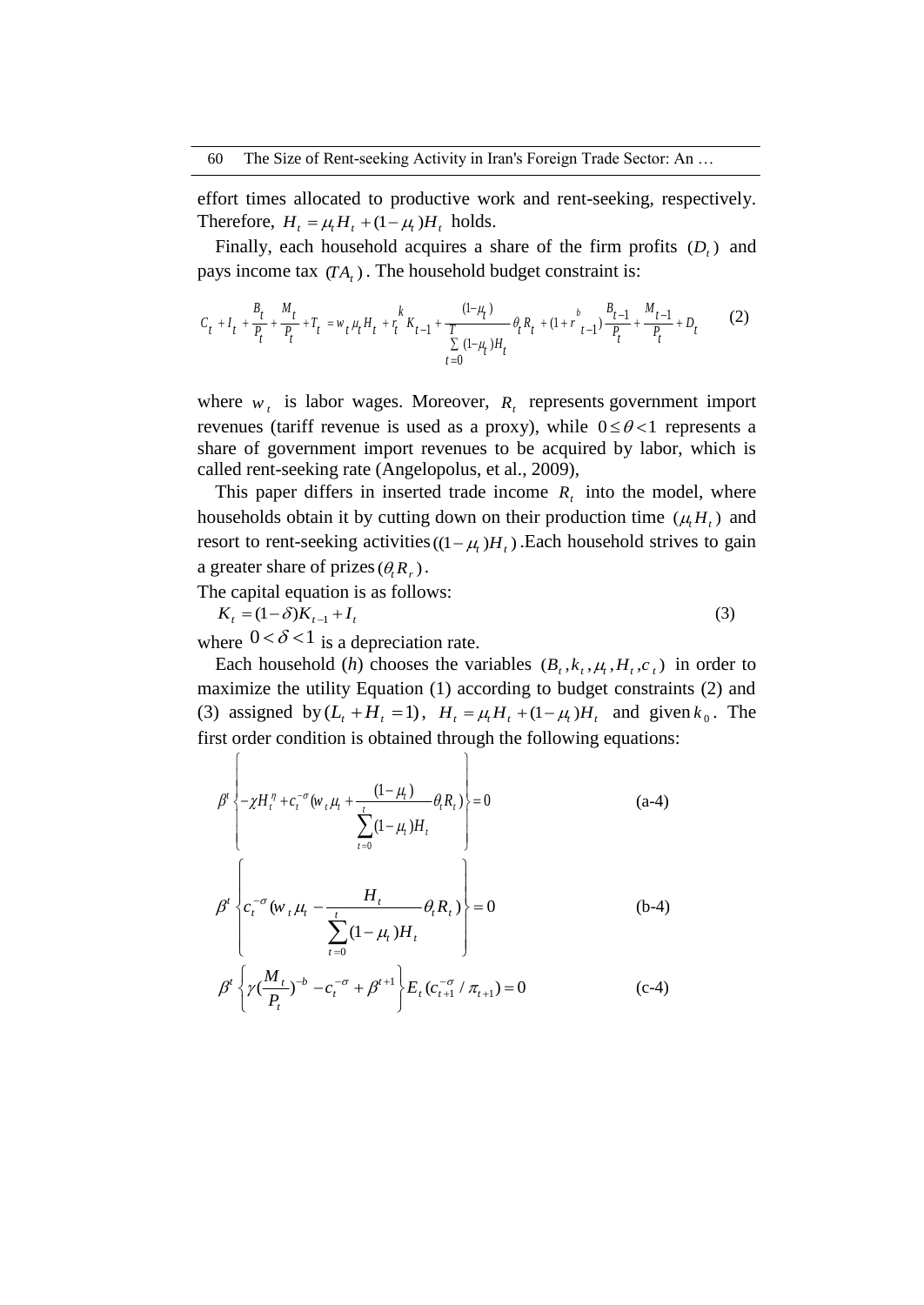S. Moghadasfar, S. K. Tayebi and A. Sharifi 61

$$
\beta^{t} \left\{ -c_{t}^{-\sigma} + \beta^{t+1} E_{t} c_{t+1}^{-\sigma} (1 + r_{t-1}^{b}) \right\} = 0
$$
\n
$$
\beta^{t} \left\{ -c_{t}^{-\sigma} + \beta^{t+1} E_{t} c_{t+1}^{-\sigma} (r_{t}^{k} + 1 - \delta) \right\} = 0
$$
\n(f-4)

where Equation (a-4) is optimality a condition subject to effort time  $(H_t)$ . Equation (b-4) is optimality a condition with respect to the portion of effort time allocated to productive activity versus rent-seeking activity  $(\mu_t)$ . In equilibrium, the return on productivity and return on rentseeking should be equal. Equation (c-4) indicates real money balance holding. Equations (d-4) and (e-4) reflect Standard Euler equations for  $(k_t)$  and  $(B_t)$ .

Finally, the optimality condition was completed by applying the conditions for the two assets including capital  $(k<sub>t</sub>)$  and government  $bonds(B_t)$ .

$$
\lim_{t \to \infty} (\beta' E_0 \frac{\partial u(.)}{\partial c_t} k_t) = 0
$$
\n
$$
\lim_{t \to \infty} (\beta' E_0 \frac{\partial u(.)}{\partial c_t} B_t) = 0
$$
\n(5)

## **3.2. Firms:**

#### **3.2.1. Final goods-producing firms**

It is assumed that a goods-producing firm  $y_i(j)$  purchases a unit of intermediate goods at a nominal price of  $p_t(j)$  in the monopolistic competition market to produce  $Y_t$  units of finished goods as follows:

$$
\left[\int_0^1 y_t(j)^{\frac{(\mathcal{G}-1)}{\mathcal{G}}} dj\right]^{\frac{\mathcal{G}}{(\mathcal{G}-1)}} \ge Y_t
$$
\n(6)

where  $\mathcal{G} \in (1, \infty)$  is a replacement term between goods and  $j \in [0,1]$ . The final good is produced through a technology with constant returns to scale. The purpose of final goods producers is profit maximization. Hence, it maximizes profits function given the production constraint with respect to the following:<br>  $\max P_i Y_i - P_i(j) y_i(j)$ 

$$
\max.P_t Y_t - P_t(j) y_t(j) \tag{7}
$$

$$
s \, t \cdot \left[ \int_0^1 y_t(j) \frac{(\vartheta - 1)}{\vartheta} dj \right]^{\frac{\vartheta}{(\vartheta - 1)}} \ge Y_t
$$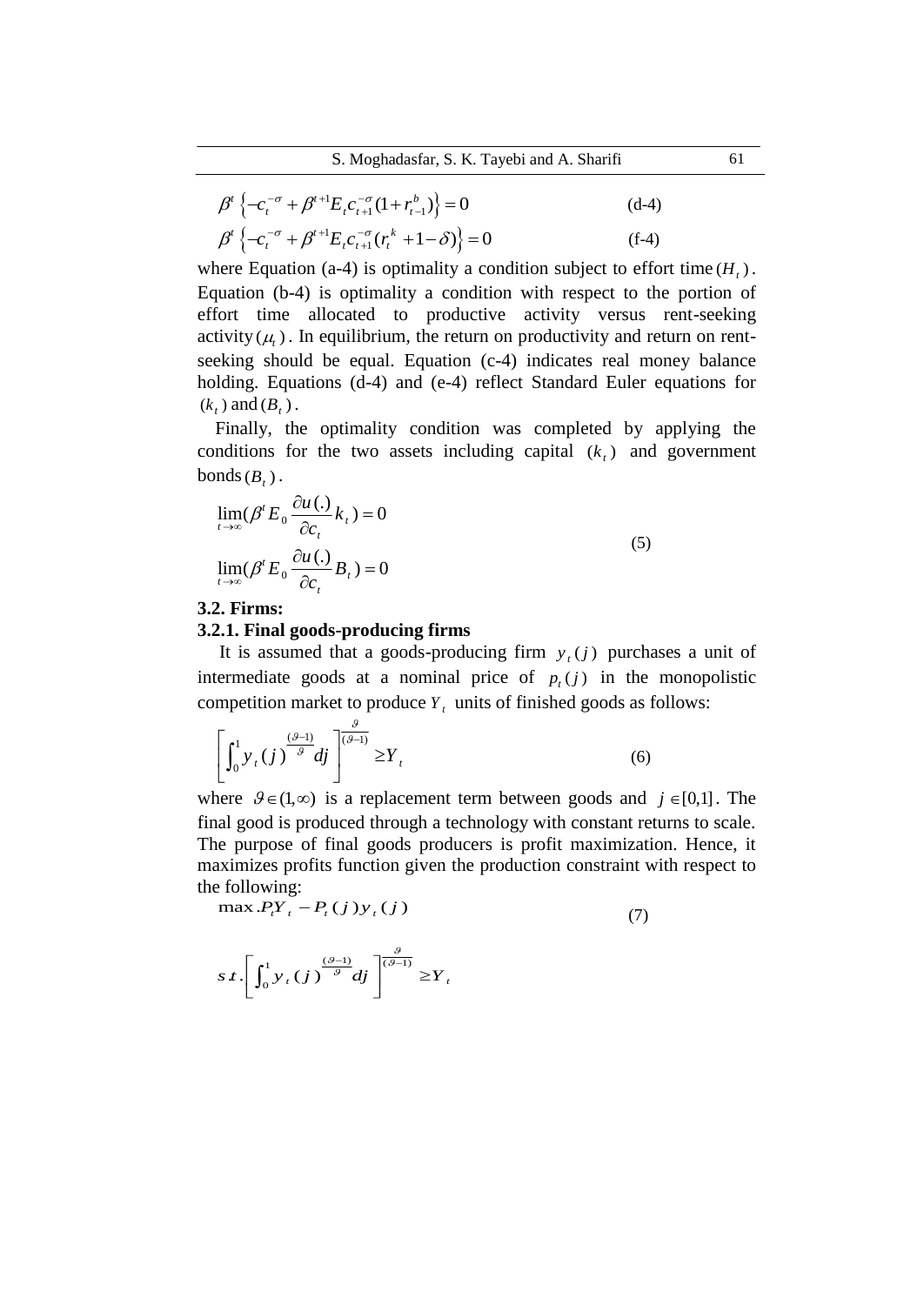According to the process of producer profit maximization, we obtain Dixit-Stiglitz Standard demand for *j*th intermediate good as follows:

$$
y_{t}(j) = \left[\frac{p_{t}(j)}{p_{t}}\right]^{-\theta} Y_{t} \text{ For } j \in [0,1]
$$
 (8)

Moreover, the price of final good as follows:

$$
p_{t} = \left[\int_{0}^{1} p_{t}(j)^{1-\theta} dj\right]^{\frac{1}{1-\theta}}
$$
\n(9)

## **3.2.2. Intermediate goods-producing firm**

Every economy comprises of intermediate producers in the monopolistic competition market, where  $K_{t-1}(j)$  capital and  $H_t(j)$  labor are employed to produce  $y_t(j)$  units of intermediate goods based on the following production function:<br> $y_t(j) \le a_t K_{t-1}^{\alpha}(j) H_t(j)^{1-\alpha}$ 

$$
y_{t}(j) \le a_{t} K_{t-1}^{a}(j) H_{t}(j)^{1-\alpha}
$$
\n(10)

where  $\alpha \in (0,1)$  is the share of capital in production and  $a_t$  is the technology shock, while the production functions is Cobb-Douglas with constant returns to scale. Productivity shock follows the first order autoregressive process as follows:<br> $a_t = \rho_a a_{t-1} + (1 - \rho_a) \overline{a} + \varepsilon_{a,t}$ 

$$
a_t = \rho_a a_{t-1} + (1 - \rho_a) \overline{a} + \varepsilon_{a,t} \tag{11}
$$

where  $\bar{a}$  is the steady state of productivity.

It is assumed that all firms in each period are not able to adjust their prices. Hence, there is price rigidity similar to that of Calvo (1983) in the economy. Based on a stochastic ratio,  $(1 - \omega)$  percent of firms adapt their prices. Therefore, the decision-making involves capital  $K_{t-1}(j)$ , labor  $H_t(j)$  and price level  $p_t$ , so that cost (profit) is minimized (maximized) through real wage  $w_t$ , capital lease rate  $r_t^k$ , overall prices  $p_t$  and demand function for final producer of intermediate good (Equation 8).  $\omega$  percent of firms are unable to adapt their prices can only make decisions regarding their own capital and labor. The cost minimization of intermediate goods

producing firms will be formulated as follows:  
\n
$$
Min w_t H_t(j) + r_t^k K_{t-1}(j)
$$
\n
$$
S t.[y_t(j) - a_t K_{t-1}^{\alpha}(j)H_{t-1}^{1-\alpha}]
$$
\n(12)

As explained previously, the price for  $(1 - \omega)$  percent of firms are able to adjust their prices is as follows: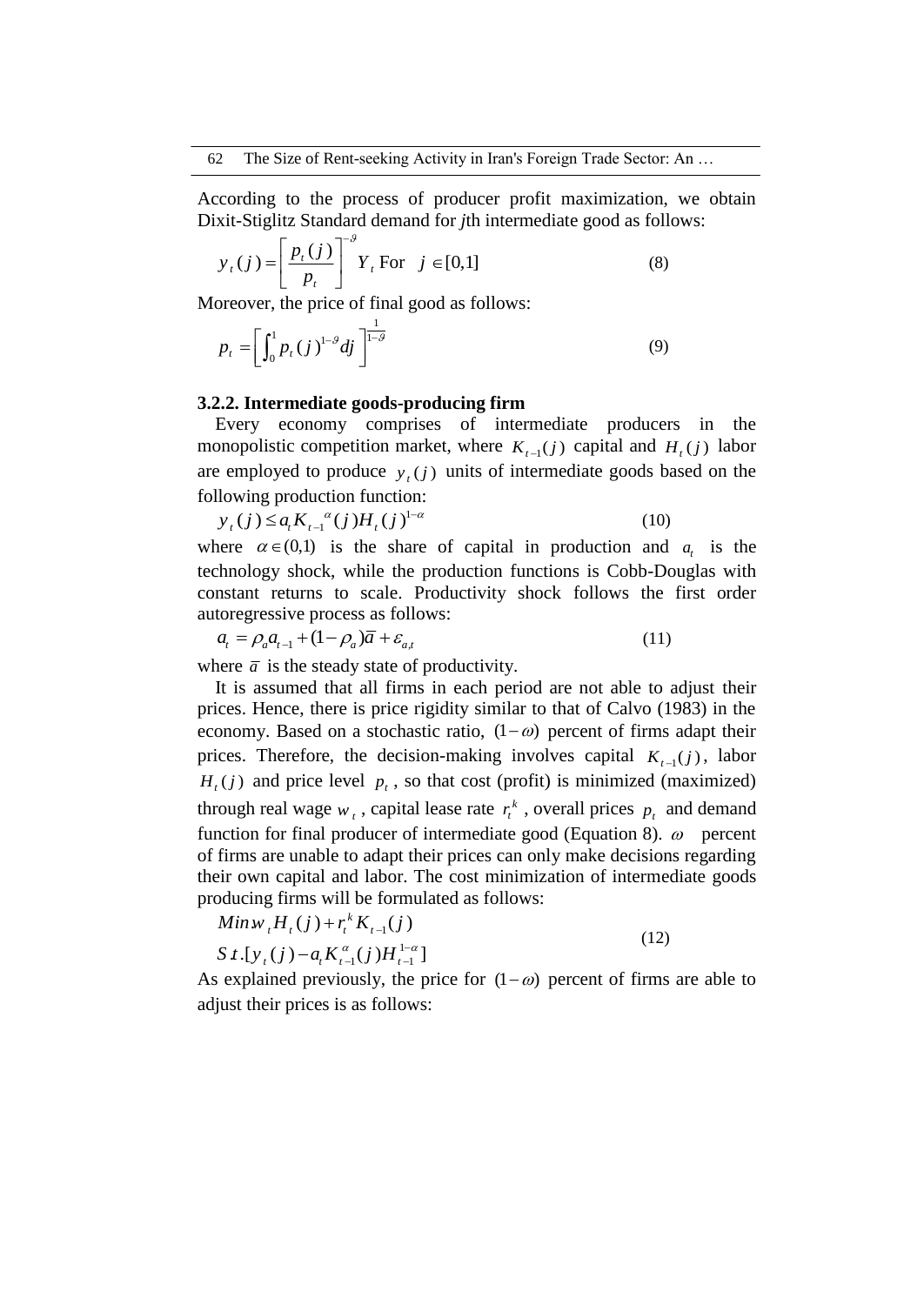$$
E_{t} \sum_{j=0}^{\infty} (\omega \beta)^{j} \frac{\lambda_{t+j}}{\lambda_{t}} [p_{t}(j) - mc_{t}(j)] \left( \frac{p_{t}(j)}{p_{t+j}} \right)^{-\theta} Y_{t+j}
$$
(13)

where  $\lambda_i$  is marginal utility of consumption. The firm profit is paid as dividends distributed to households, i.e. shareholders. The maximization of the above problem and Equation (9) yields the Keynesian Phillips curve as follows:

$$
\pi_t = \beta E_t \pi_{t+1} + \kappa M c_t
$$
  

$$
\kappa = \frac{(1 - \omega)(1 - \beta \omega)}{\omega}
$$
 (14)

where  $mc<sub>t</sub>$  is marginal cost of intermediate good (*j*).

## **3.3. Government and Central Bank**

Since the Iran's Central Bank is supervised by the government, we assume that government and Central Bank are considered as a single institution in the model. The government is responsible for monetary and fiscal policies, while government spending is specified through money creation, taxation (tax lump-sum), sale of securities and funds obtained from the sale of import licenses and imposition of financing tariffs. This study is also distinct in terms of government budget, since the government earns trade income through the sale of import licenses and import tariffs. Since labor is restricted in gaining tariff discounts or imposition of tariffs/licenses, it can be regarded as a type of economic rent in the trade sector, where rent seekers can grab  $\theta_t R_t$ , while  $(1 - \theta_t)$  percent is injected as trade revenues into government budget (Angelopoulos et al., 2009). Also considered for the monetary base in foreign exchange earnings, the oil revenues are not independently included into the model. Hence, the

government budget constraint was as follows:  
\n
$$
g_t + (1 + r_t^b) \frac{B_{t-1}}{p_t} = \frac{B_t}{p_t} + t_t + \frac{M_t}{P_t} - \frac{M_{t-1}}{p_t} + (1 - \theta_t)R_t
$$
\n(15)

where government spending, government bonds and import revenues follow the first order autoregressive process;<br>  $g_t = \rho_g g_{t-1} + (1 - \rho_g) \overline{g} + \varepsilon_{g,t}$ 

$$
g_t = \rho_g g_{t-1} + (1 - \rho_g) \overline{g} + \varepsilon_{g,t} \tag{16}
$$

$$
R_{t} = \rho_{R} R_{t-1} + (1 - \rho_{R}) \overline{R} + \varepsilon_{R,t}
$$
 (17)

$$
B_{t} = \rho_{B} B_{t-1} + (1 - \rho_{B}) \overline{B} + \varepsilon_{B,t}
$$
\n(18)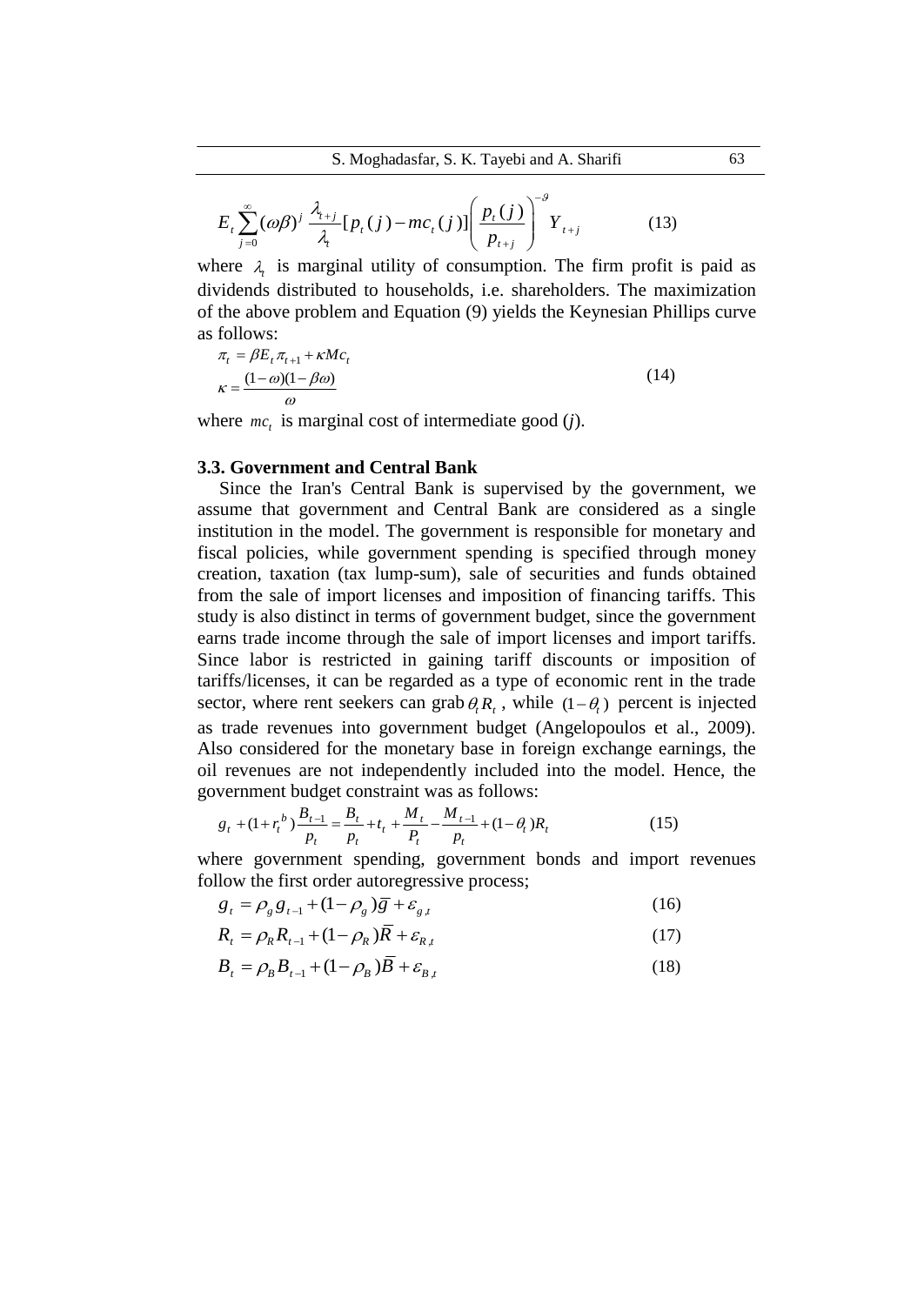where  $R$ ,  $B$  and  $\overline{g}$  represent the average stochastic processes. Moreover,  $\rho_R$ ,  $\rho_B$  and  $\rho_g$  represent the first order autoregressive coefficients, while  $\varepsilon_R$ ,  $\varepsilon_B$  and  $\varepsilon_g$  are *i.i.d* shocks. The gross monetary growth rates in period (*t*) are formulated as follows:

$$
\varphi = \frac{M_t}{M_{t-1}}
$$
\n(19)

The gross monetary growth rate also follows the first order autoregressive process.

$$
\varphi_t = \rho_\varphi \varphi_{t-1} + (1 - \rho_\varphi) \overline{\varphi} + \varepsilon_{\varphi, t}
$$
\n(20)

where  $\rho_{\varphi} \in (-1,1)$  and  $\varepsilon_{\varphi}$  represent money supply shock entailing a normal distribution with mean zero and standard deviation of  $\sigma_{\varphi}$ .

The combination of government budget constraint and consumer budget constraint delivered the condition of goods and services market clearing as follows:

$$
Y_t + R_t = C_t + I_t + G_t \tag{21}
$$

Finally, , we specify the economy-wide degree of extraction  $(0 \le \theta < 1)$  following by Zak and Knack (2001), Mauro (2004) and Park et al. (2005) to close the model. We assume  $\theta_0$  increases with per capita rent

seeking activities, i.e.  $t = 1$  $(1 - \mu)$ *T*  $t^{\mu}$ <sup> $\mu$ </sup> *t t H N*  $\mu$  $\sum_{t=1}^{ } (1 -$ . Using a linear specification followed

by Angelopoulos, et al. (2009), we have:

$$
\theta_{t} = \theta_{0} \frac{\sum_{t=1}^{T} (1 - \mu_{t}) H_{t}}{N_{t}}
$$
\n(22)

where  $\theta_0 \ge 0$  is a technology parameter that implies rent-seeking activity into rent extraction. Higher values of this parameter display a more rentseeking technology, through permissive legal systems and permissible corruption. Thus,  $\theta_0 \ge 0$  is a measure of institutional equality, in which the higher value of  $\theta_0 \ge 0$  indicates a worse situation of institutions.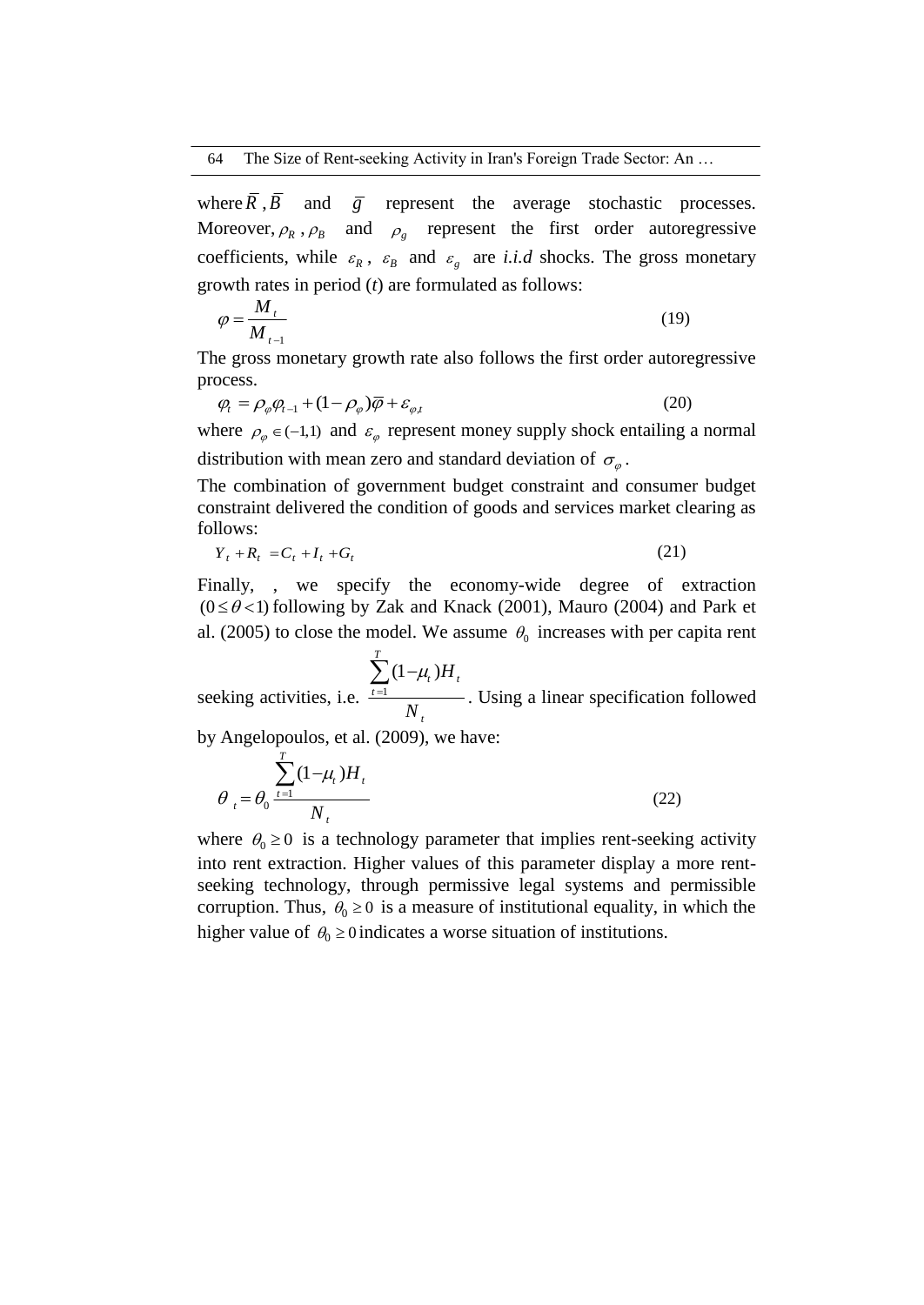## **4. The Empirical Model**

According to the theory of the model discussed in the previous section, the maximization of consumer utility function under budget constraint yields several equations, including real money balance demand, labor supply, Standard Euler, capital rent rate equation and nominal return on bonds for a period of household portfolio decisions. These equations are formulated through a log-linear version, assuming a set of  $\hat{x}_t$  implies log

deviation of the vector 
$$
x_t
$$
 ( $w$ ,  $c$ , ...) from its steady state, as follows:  
\n
$$
\hat{w_t} = \sigma \hat{c}_t + (2 + \eta) \hat{H}_t - \hat{\mu}_t - \hat{N}_t + \hat{\theta}_t + \hat{R}_t
$$
\n(23)

$$
\hat{w}_t = \sigma \hat{c}_t + (2+\eta)H_t - \hat{\mu}_t - N_t + \theta_t + R_t
$$
\n
$$
(1-\frac{\beta}{\pi})b\hat{m}_t = \sigma \hat{c}_t - \frac{\beta}{\pi}(E\bar{c}_{t+1} - E\bar{\pi}_{t+1})
$$
\n
$$
(24)
$$

$$
\pi \pi
$$
  
\n
$$
\sigma \hat{c}_t = E_t \hat{c}_{t+1} - (1 - \sigma) \beta E_t \hat{r}_{t+1}^b
$$
\n
$$
c_0
$$
\n
$$
c_1
$$
\n
$$
c_2
$$
\n
$$
c_3
$$
\n
$$
c_4
$$
\n
$$
c_5
$$
\n
$$
c_6
$$
\n
$$
c_7
$$
\n
$$
c_8
$$
\n
$$
c_9
$$
\n
$$
c_9
$$
\n
$$
c_9
$$
\n
$$
c_9
$$
\n
$$
c_9
$$
\n
$$
c_9
$$
\n
$$
c_9
$$

$$
r_{t+1}^b = \frac{1-\kappa}{\delta + \kappa}, \kappa = \frac{1-\beta}{\beta}
$$
 (26)

The profit maximization of final goods producer and intermediate goods producer as well as Keynesian Phillips curve delivers the labor demand and marginal cost of production for an intermediate goods, which together with production function, technology shock, capital rule and production equations.

The log-linear equations are as follows:  
\n
$$
\hat{\pi}_t = \beta E_t \hat{\pi}_{t+1} + \frac{(1-\omega)(1-\omega\beta)}{\omega} m \hat{c}_t
$$
\n(27)

$$
m\hat{c}_t = \alpha \hat{r}_t^k + (1 - \alpha)\hat{w}_t - \hat{a}_t
$$
\n(28)

$$
\hat{H}_t = \hat{r}_t^k - \hat{w}_t + \hat{k}_{t-1} \n\hat{y}_t = \alpha \hat{k}_{t-1} + (1 - \alpha) \hat{H}_t + \hat{a}_t
$$
\n(29)

$$
\hat{y}_t = \alpha \hat{k}_{t-1} + (1 - \alpha) \hat{H}_t + \hat{a}_t
$$
\n(30)

$$
\hat{a}_t = \rho^a \hat{a}_{t-1} + \varepsilon^a_{\ \ t} \tag{31}
$$

$$
\hat{k}_t = (1 - \delta)\hat{k}_{t-1} + \delta\hat{i}_t
$$
\n(32)

and market clearing are as follows:

Moreover, the log-linear of government budget constraint, money growth  
\nand market clearing are as follows:  
\n
$$
\hat{g}_t = \frac{\overline{B}}{\overline{g}} (\hat{B}_t - \hat{B}_{t-1}) - \frac{\overline{r} \overline{B}}{\overline{g}} (\hat{r}_t + \hat{B}_{t-1}) + \frac{\overline{t}}{\overline{g}} \hat{t}_t + \frac{\overline{m}}{\overline{g}} (\hat{m}_t - \hat{m}_{t-1} + \hat{\pi}_t) + \frac{\overline{\theta} \overline{R}}{\overline{g}} (\hat{\theta}_t - \hat{R}_t) + \frac{\overline{R}}{\overline{g}} \hat{R}_t
$$
\n(33)  
\n
$$
\hat{\varphi}_t = \hat{m}_t - \hat{m}_{t-1} + \hat{\pi}_t
$$
\n(34)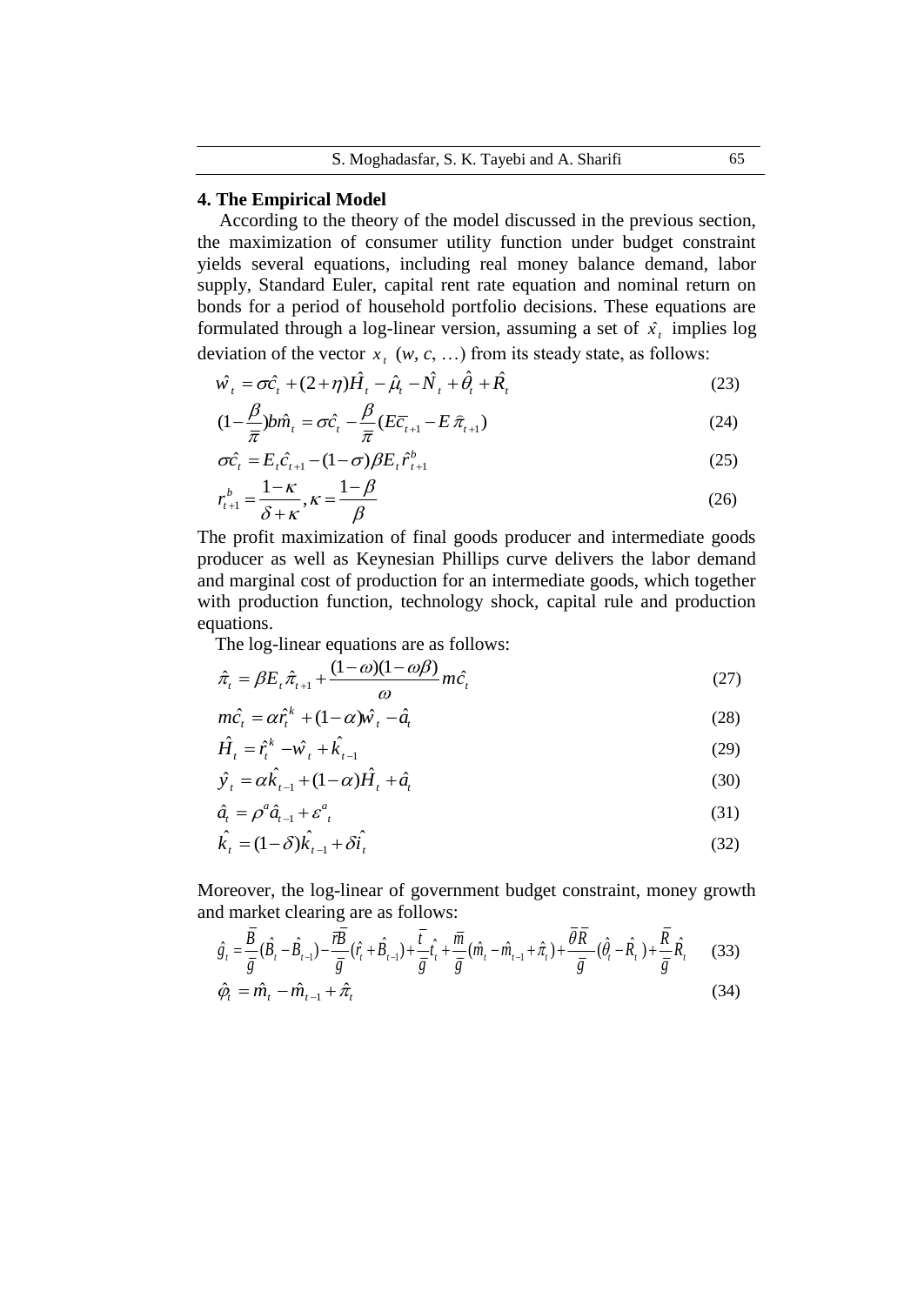66 The Size of Rent-seeking Activity in Iran's Foreign Trade Sector: An …

$$
\hat{\theta}_t = \theta_0 \left( \frac{\overline{H}}{\overline{\theta}} \hat{H}_t - \frac{\overline{\mu} \overline{H}}{\overline{\theta}} (\hat{\mu}_t + \hat{H}_t) \right)
$$
\n(35)

$$
\hat{y}_t + \frac{\overline{R}}{\overline{y}} \hat{R}_t = \frac{\overline{c}}{\overline{y}} \hat{c}_t + \frac{\overline{i}}{\overline{y}} \hat{i}_t + \frac{\overline{g}}{\overline{y}} \hat{g}_t
$$
\n(36)

$$
\hat{R}_t = \rho^R \hat{R}_{t-1} + \varepsilon_t^R
$$
\n(37)

$$
\hat{\varphi}_t = \rho^{\varphi} \hat{\varphi}_{t-1} + \varepsilon^{\varphi}_{t}
$$
\n(38)

$$
\hat{N}_t = \nu \hat{N}_{t-1} \tag{39}
$$

$$
\hat{B}_t = \rho_B \hat{B}_{t-1} + \varepsilon_t^B
$$
\n(40)

Equations (23) to (40) are employed to estimate the model parameters focusing on the rent-seeking rate  $(\theta_t)$  available in the Iranian economy.

## **5. Calibration and Long-run Results:**

The calibration concentrated first on the Iran's economy. For this purpose, the quarterly data on Iran were used from 1998:1 to 2015:4. Table (1) displays the values of model parameters and exogenous variables, as estimated or set up by the previous information from the literature.

| <b>Parameter or exogenous Variable</b> | Table (1). Cambration of the model parameters<br><b>Description</b> | <b>Value</b> | <b>Source</b>                                      |
|----------------------------------------|---------------------------------------------------------------------|--------------|----------------------------------------------------|
| n                                      | Consumption weight in utility function                              | 2.17         | Set                                                |
|                                        | Time discount factor                                                | 0.93         | Calibrate from<br>$(r = \frac{1-\beta}{\sqrt{2}})$ |
| $\alpha$                               | Labor share in production                                           | 0.417        | Set                                                |
| σ                                      | Depreciation rate of capital                                        | 0.181        | Set                                                |
| $\theta_{\scriptscriptstyle 0}$        | Extraction rent-seeking parameter                                   | 8.4          | Set                                                |
| γ                                      | Growth rate of population                                           | 0.015        | Estimation                                         |
| $\rho_{\!{}_A}$                        | Persistence parameter of $A_t$                                      | 0.83         | Estimation                                         |
| $\rho_{_\varphi}$                      | Persistence parameter of $\varphi$ .                                | 0.98         | Estimation                                         |
| $\rho_{_g}$                            | Persistence parameter of $g_t$                                      | 0.88         | Estimation                                         |
| $\rho_{\scriptscriptstyle R}^{}$       | Persistence parameter of $R_{t}$                                    | 0.95         | Estimation                                         |
| $\rho_{_B}$                            | Persistence parameter of $B_{\tau}$                                 | 0.90         | Estimation                                         |

**Table (1): Calibration of the model parameters**

**Source:** Authors

**Notes:** (1) Quarterly data 1998:1-2015:4. (2) Set on the basis of a prior information.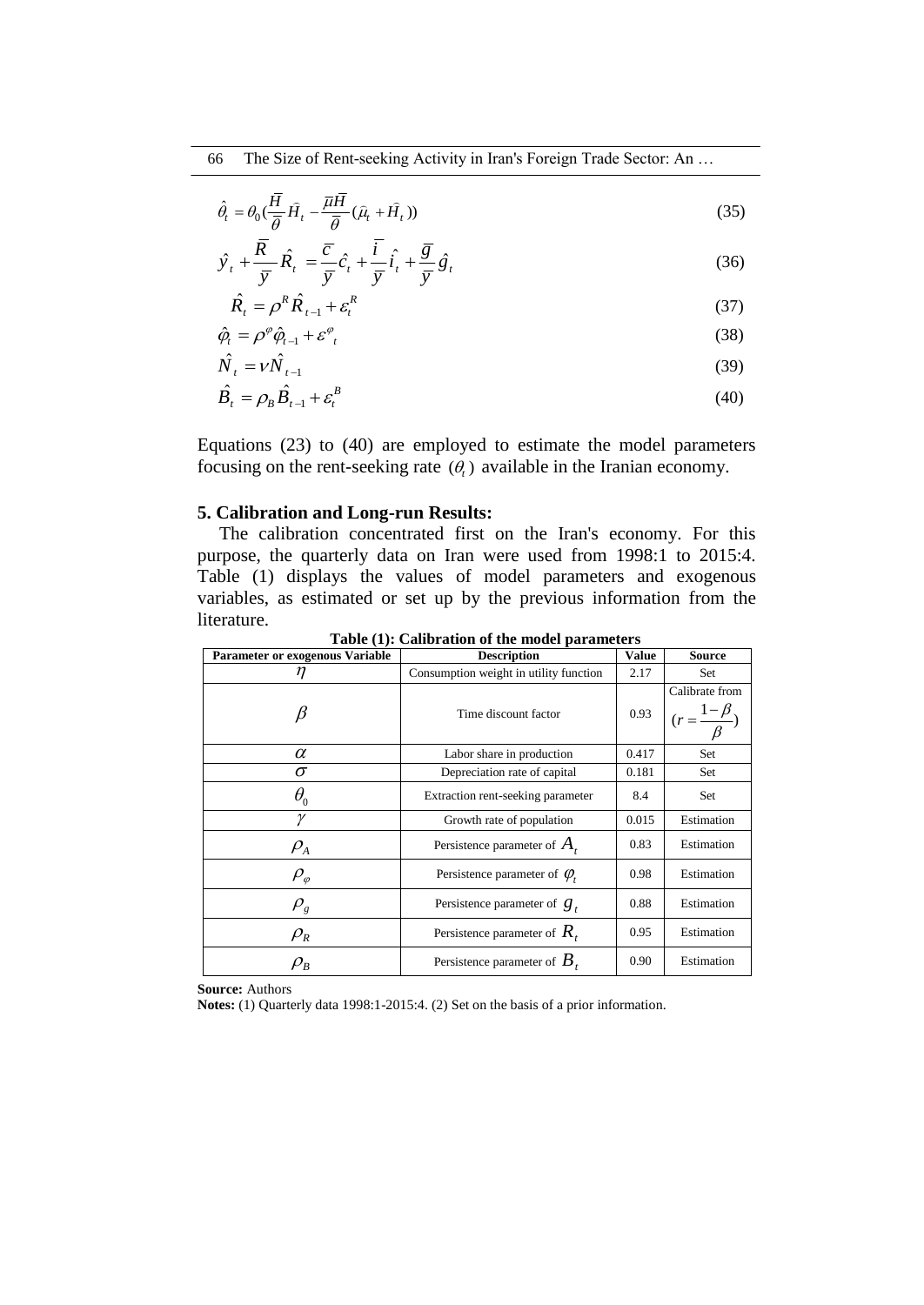#### S. Moghadasfar, S. K. Tayebi and A. Sharifi 67

As the objective of this study has been to measure the extent of rentseeking activity  $(\theta_t)$  in Iran's external economic sector, the DSGE model has been specified to include trade income (tariff revenue was used as a proxy<sup>1</sup>), where the trade rent-seeking rate  $(\theta_t)$ , a share of labor productive work  $(\mu_i H_i)$  and a share of rent-seeking activity  $((1 - \mu_i)H_i)$  have been calculated. Table (2) summarizes the long-run results of the model in which the empirical data have been obtained through calculating all the equations (23 to 40), using Dynare.

| Endogenous<br>variable | Description                                                          | Long-run<br>solution |
|------------------------|----------------------------------------------------------------------|----------------------|
| c / y                  | Consumption to output ratio                                          | 0.563                |
| i / y                  | Investment to output ratio                                           | 0.302                |
| g / y                  | Government expenditure to output ratio                               | 0.0751               |
| ta/g                   | Tax revenue to government expenditure                                | 0.3199               |
| B/g                    | Government bond to government expenditure                            | 0.564                |
| $r^b$                  | Return to bonds (%)                                                  | 7.5                  |
| m/g                    | Monetary demand to government expenditure                            | 0.705                |
| R/g                    | Trade revenue to government expenditure                              | 0.3601               |
| $\theta$               | Share of trade revenue extracted by rent<br>seekers                  | 0.45                 |
| R / y                  | Trade revenue to output ratio                                        | 0.06                 |
| $H/\theta$             | Hours at work to share of trade revenue<br>extracted by rent seekers | 0.5001               |
| $\mu$                  | Fraction of hours at work allocated to<br>productive work            | 0.76                 |

**Table (2): Long-run results of the DSGE model**

**Source:** Authors

 $\overline{a}$ 

<sup>&</sup>lt;sup>1</sup>As mentioned in the theoretical discussion, interest group forces influence the policy-maker to earn concession of tariff discounts or tariff imposition (depending on the labor conditions; if labor is producer, it prefers to impose tariffs on specific goods; if labor is importer, it prefers to impose tariff discounts). The rent-seeking rate refers to gaining tariff discounts.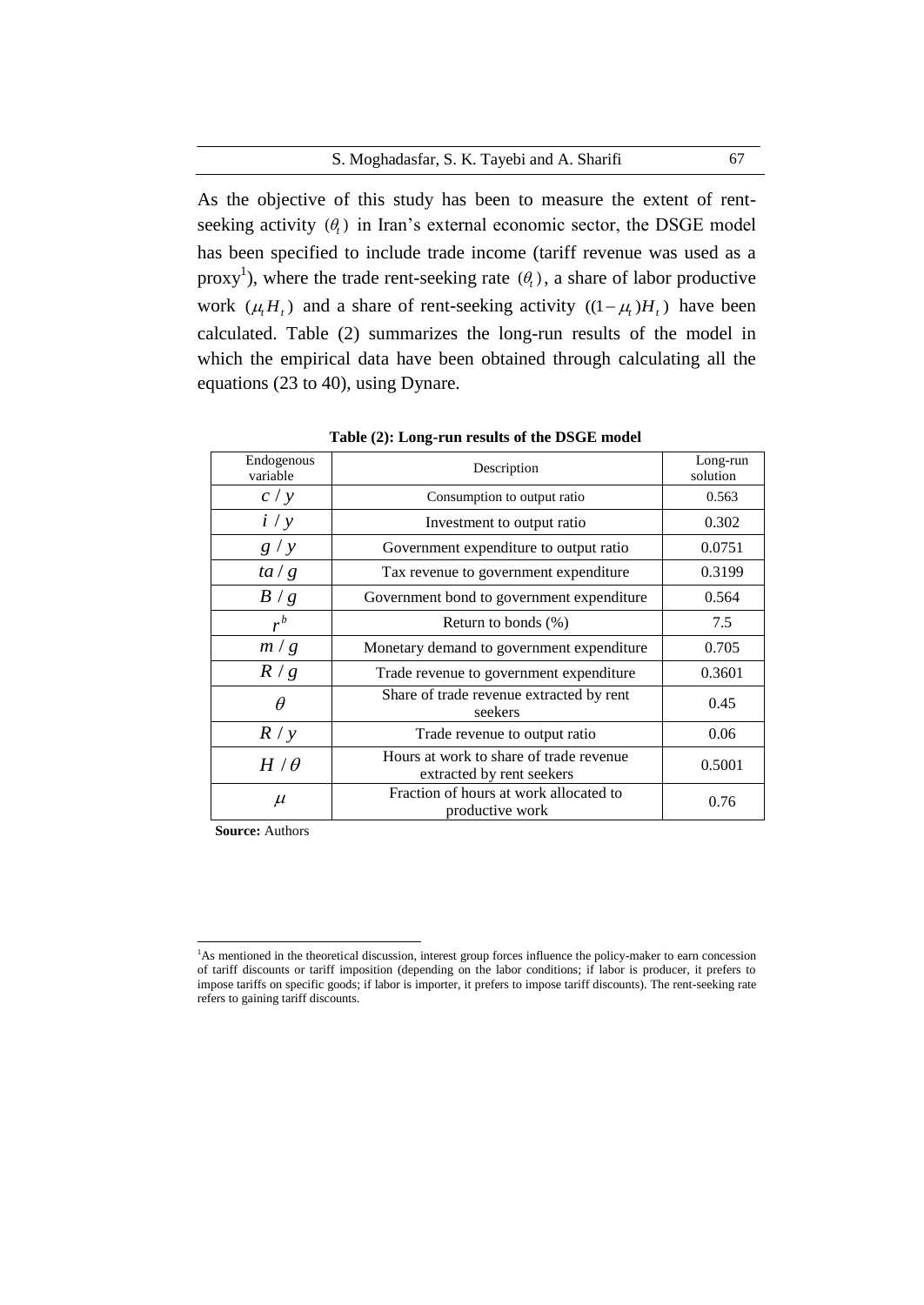Table (2) shows long-term results of the model which, being based on the parameters values reported in Table (1). The long-term result gives  $(R_t / g_t = 0.36)$  and  $(\frac{v_t R_t}{g_t} = 0.1662)$ *t R g*  $\frac{\theta_i R_t}{\theta}$  = 0.1662), then we calculate  $\theta$  = 0.46 that means the rent-seekers grab 46 percent of trade revenue of government and rest of them goes to government. In addition, according to Equation (34), the long-run solution gives  $\eta = 0.24$  that means agents allocate 76 percent of their effort time (non-leisure time) to productive work, while the rest 24 percent goes to rent-seeking activities. In other words, agents put pressure on policy makers (lobbying or bribery) to take 45 percent of trade revenue. Finally, the latter translates to 27% of GDP, denoted as  $(\partial R/Y)$ , and that seems high for Iran's foreign economic sector.

#### **6. Conclusion**

This paper investigated rent-seeking of foreign trade in Iran through specifying an innovative version of the DSGE model. In the model rentseeking was defined as the portion of trade revenue of government that is captured by individual by influence government's trade policy. Since the trade revenue of government is limited, inefficient behavior of the labor (e.g. rent seeking) can result in obtaining more trade privileges. It means that rent seeking activity is arising from an unproductive activity.

By calibrating the model, the labor rent-seeking rate in the foreign trade sector was obtained. The results revealed that 45 percent of government trade income arising from imposing restrictions is allocated to rentseekers. In other words, Labor acquires a share of 45 percent from trade income (rent) by allocating 24 percent of its effort time to rent-seeking and 76 percent to productive activity, which is considered a high portion for Iran' economy. The implication is that a policy of liberalization in Iran's trade sector should remove the incentive of rent-seeking due to a higher proportion of the efficient trade sector Iran.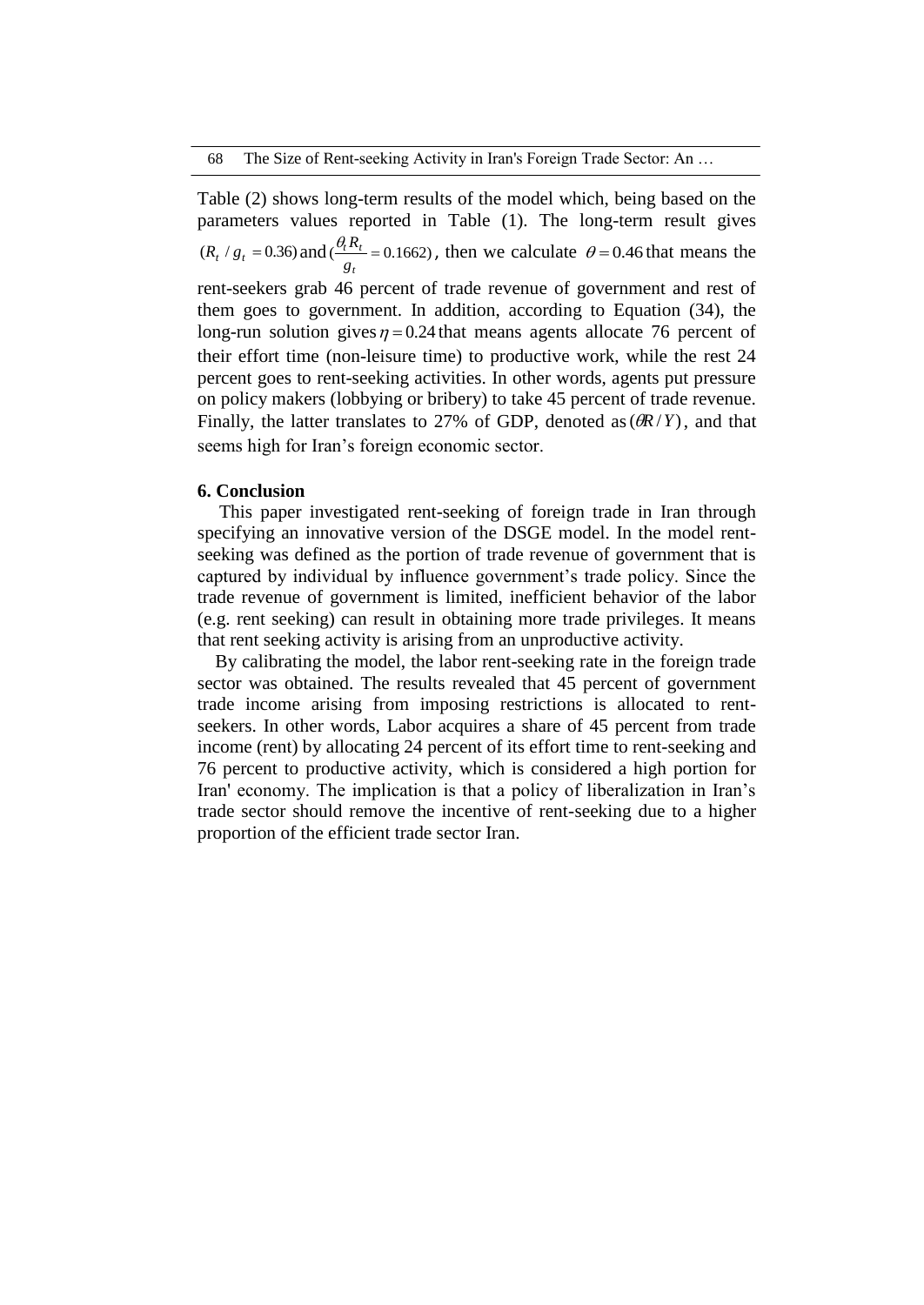### **References:**

1-Acemoglu, D. (1995), "Reward Structure and the Allocation of Talent," *European Economic Review,* 39, 17-33.

2-Acemoglu, D. and T. Verdier (2000), "The Choice between Market Failures and Corruption", *the American Economic Review*, 90 (1), 194- 211.

3-Angelopoulos, K., A. Philippopoulos, A. and V. Vassilatos (2009), "Social Cost of Rent Seeking in Europe", *European Journal of Political Economy,* 25 (3), 280-299.

4-Baland, J. M. and P. Francois (2000), "Rent-seeking and Resource Booms", *Journal of Development Economics*, 61 (2), 527–542.

5-Becker, G. (1983), "A Theory of Competition among Pressure Groups for Political Influence", *Quarterly Journal of Economics*, 98 (3), 371-400.

6-Calvo, G. A. (1983), "Staggered Prices in a Utility-Maximizing Framework", *Journal of Monetary Economics,* 12(3), 983–998.

7-Dixit, A. K. and J. E. Stiglitz (1977), "Monopolistic Competition and Optimum Product Diversity*", American Economic Review* (67(3), 297– 308.

8-Grossman, G. and E. Helpman (1994), "Protection for Sale", *American Economic Review*, 84(4), 833–850.

9-Laffont, J. J. and J. Tirole (1991), "The Politics of Government Decision-Making: A Theory of Regulatory Capture", *the Quarterly Journal of Economics,* 106(4), 1089-1127.

10-Katz, E. and J. Rosenberg (1989), "Rent-seeking for Budgetary Allocation: Preliminary Results for 20 Countries", *Public Choice*, 60(2), 133-144.

11-Krueger, A. O. (1974), "The Political Economy of the Rent-seeking Society", *American Economic Review*, 64(3), 291-303.

12-Lane, P. and A. Tornell (1999), "The Voracity Effect", *the American Economic Review*, 89(1), 1, 22-46.

13-Lopez, R. A. and E. Pagoulatos (1994), "Rent-seeking and the Welfare Cost of Trade Barriers", *Public Choice*, 79, 149-160.

14-Mauro, P. (2004), "The Persistence of Corruption and Slow Economic Growth", *IMF Staff Papers*, 51(1), 1-18.

15-Mueller, D, (2003), *Public Choice III*, 3rd Edition, Cambridge University Press.